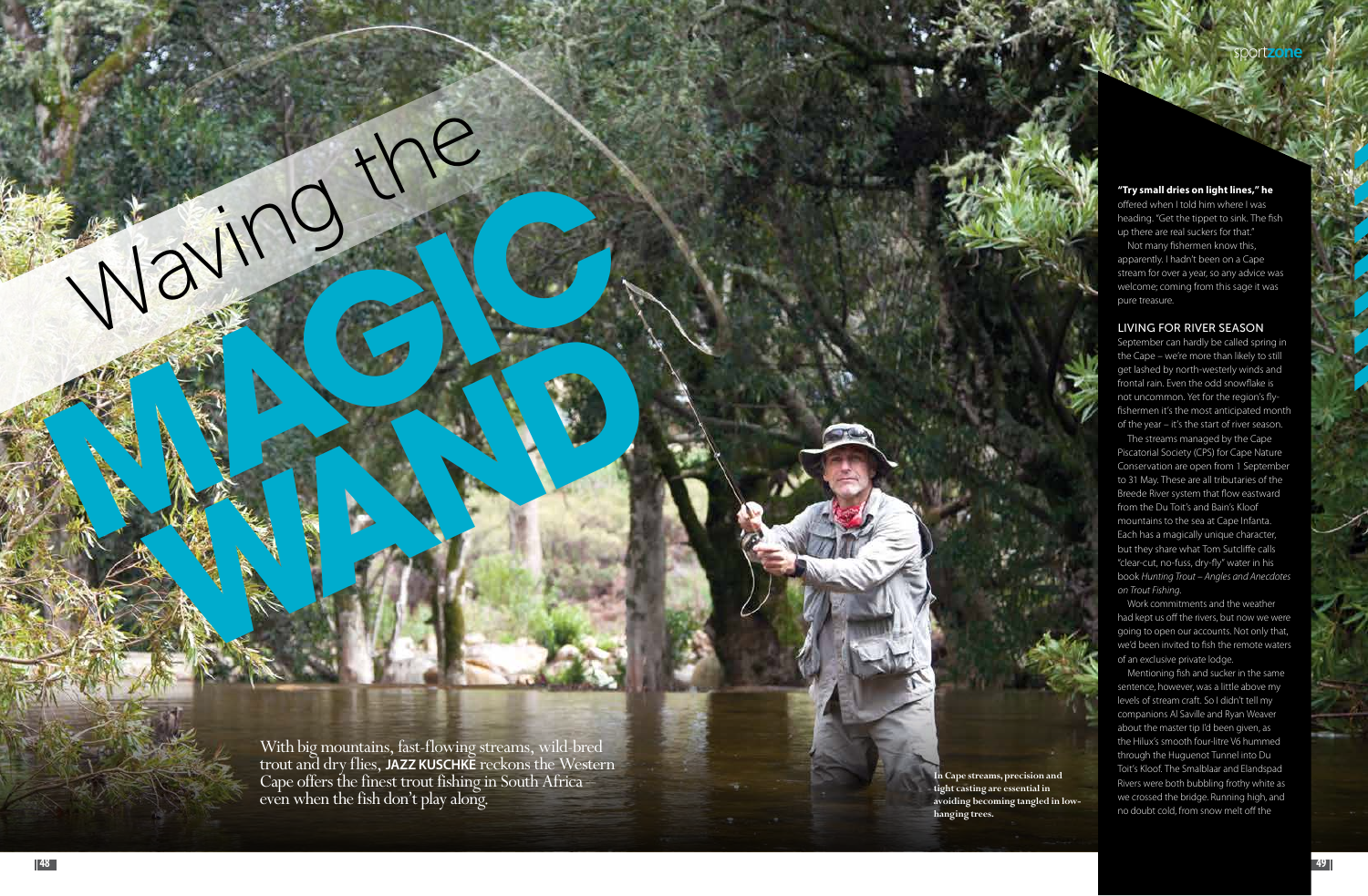

Du Toit's peaks it wasn't going to be an easy opening day.

We left the N1, cellphone signals and traffic noise behind and took the Hilux up and over the saddle beyond the Limietberg into the Hawequa Conservancy. The Toyota's cabin resembled a tackle shop – while we'd come with the full intention of fishing the river, the lodge also has various well-stocked dams and this early in the season we couldn't trust ourselves to select the right gear, so we just brought it all.

### STILL WATERS RUN DEEP

The angler forgets most of the fish he catches, but he does not forget the streams and lakes in which they are caught w

> THE CAPE PISCATORIAL SOCIETY

As much as we couldn't wait to get onto the pristine, private river, the dams were the obvious place to start. Al had rigged his small river rod and was peering deep into his box of home-tied flies. Most fly fishermen fancy themselves as amateur entomologists, and Al is no different. On guide Ryan Weaver's advice, he eventually settled on a small, rather dark, Adams dry fly.

It wasn't long before the selection (and Al's stealth and good presentation of the fly) paid off when he landed a beautiful little brown trout. Brownies originate from the same family as rainbow trout, but are far less common in South Africa (they're

easily distinguished by the lack of spots on their tails).

A few casts later, Ryan spotted a slab of a trout cruising near a weed bed and coached Al into dropping his cast directly in its feeding path.

"Felt like I'd hooked a tree stump," laughed Al some 15 minutes later as he released the big hen fish. It was a nerve-wracking quarter of an hour. Because he was on his three-weight river rod with very light tippet (the piece of monofilament attaching the fly line to the fly) there was every chance the fish would break the tackle. But he also couldn't let it run too freely. Catch-and-release is the standard practice when it comes to Western Cape trout, and if you fight a big fish to exhaustion there isn't much chance of resuscitating it.

**50 51 fly-fishing, skill and patience are required. 1. Catch-and-release is standard practice, so fighting a fish to the point of exhaustion is a big no-no. / 2. Fly-fishing isn't all about stalking fish; the scenery and surrounds are half the reason to venture out of the city with your rod. / 3. Tying your own flies is one of the great pleasures of fly-fishing. / 4. Driving down to lush river beds in a 4x4 offers an aspect of adventure. / 5. To successfully tackle** 

## OF DRIFT AND DRAG

So with Al in the money, we decided it was time for the main course. With tackle and crew loaded back in the Hilux, the previous night's rain necessitated 4x4 and low range to avoid tail drift on the switchbacked pass down into the river valley.

And what a river. It's difficult to not get melodramatic when talking about the





## **Watch the VIDEO**



*Download the barcodescanning software for your phone from http://get.beetagg. com, install it and launch. With this application you can scan the barcode with your phone and it will display the video. Watch a video on fly fishing techniques and Jazz Kuschke's compilation of this feature in the Boland's Du Toit's Kloof mountains by scanning this barcode with your smartphon camera. The video should load automatically. Alternatively, punch http://bit.ly/oksIig directly into your web browser.*

The CPS is primarily a fly-fishing club; its members fly-fish for a wide variety of both fresh and saltwater species. The society also manages a variety of waters on behalf of Cape Nature office facilities to both members arrangement of fishing permits. For membership details, info and access to fishing the Cape streams, phone 021-424-7725 or



Conservation and provides and non-members for the go to *www.piscator.co.za.*  **4 5**



**2 3**